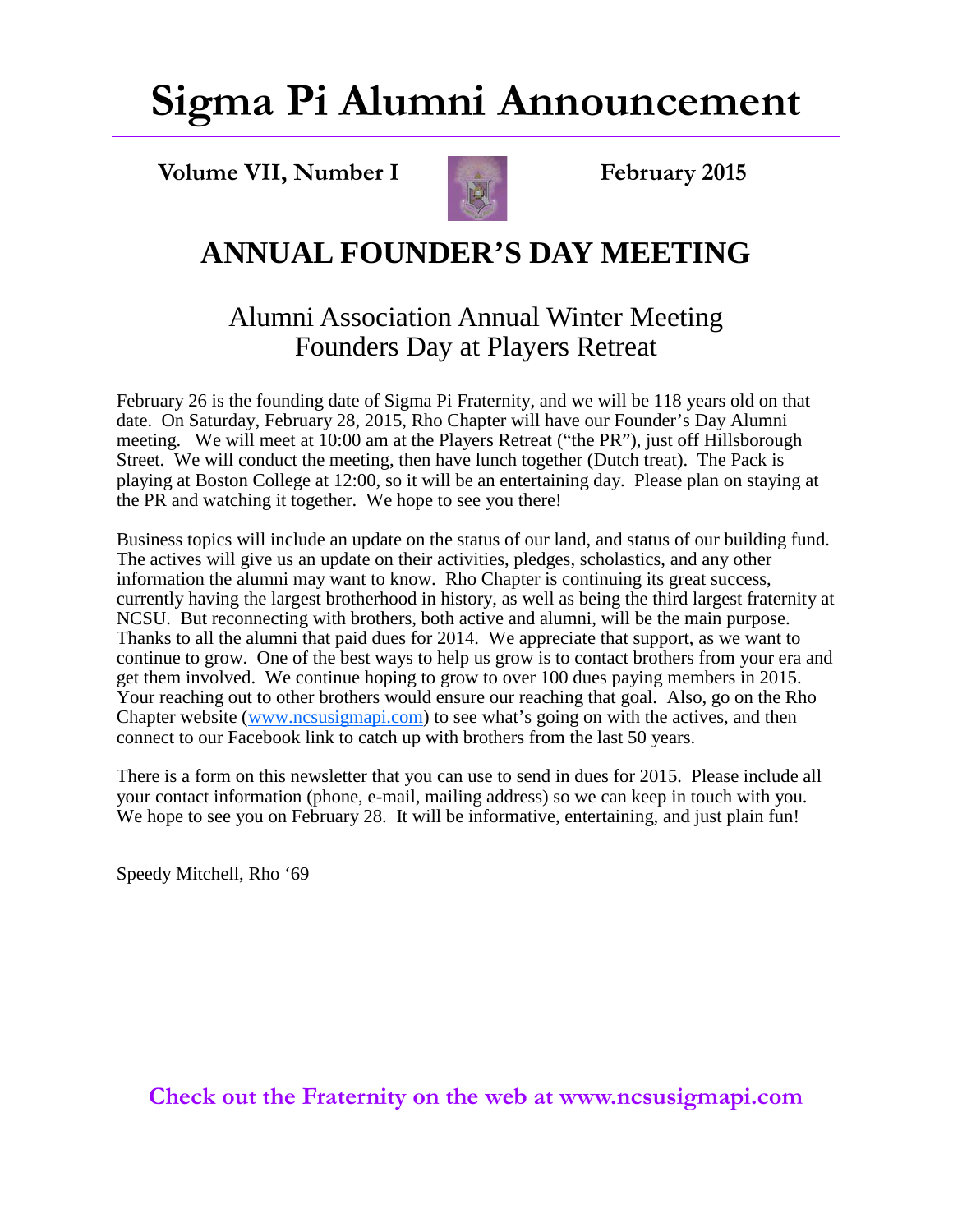## **Letter from the President**

#### **Homecoming 2014, One of the Best!!!**

This year, we did something a little different. Instead of having the Mixed Drink Party at the House, we chose to have it at a restaurant/bar. The place was Shuckers, located in the heart of the Glenwood South area in Downtown Raleigh. We had a wonderful turnout, with an estimated 100 Alumni/Dates, along with 50+ Actives/Dates. Food was tasty, drinks were cold and plentiful, but it all took a back seat to being with Sigma Pi Brothers for a night and reliving the old times………not to mention creating new memories.

If you were there, then you know what a fun time it was. The Active Chapter is an impressive group of young men. The health of our House can only benefit by a strong Alumni Association, and that starts with you! A big thank you to Sage Alex Lasek and all the guys for assisting with a memorable evening!

If you missed it, that's too bad! Saving grace is that you'll have another chance this year!

In the bond,

Brent Brewbaker, Alumni President

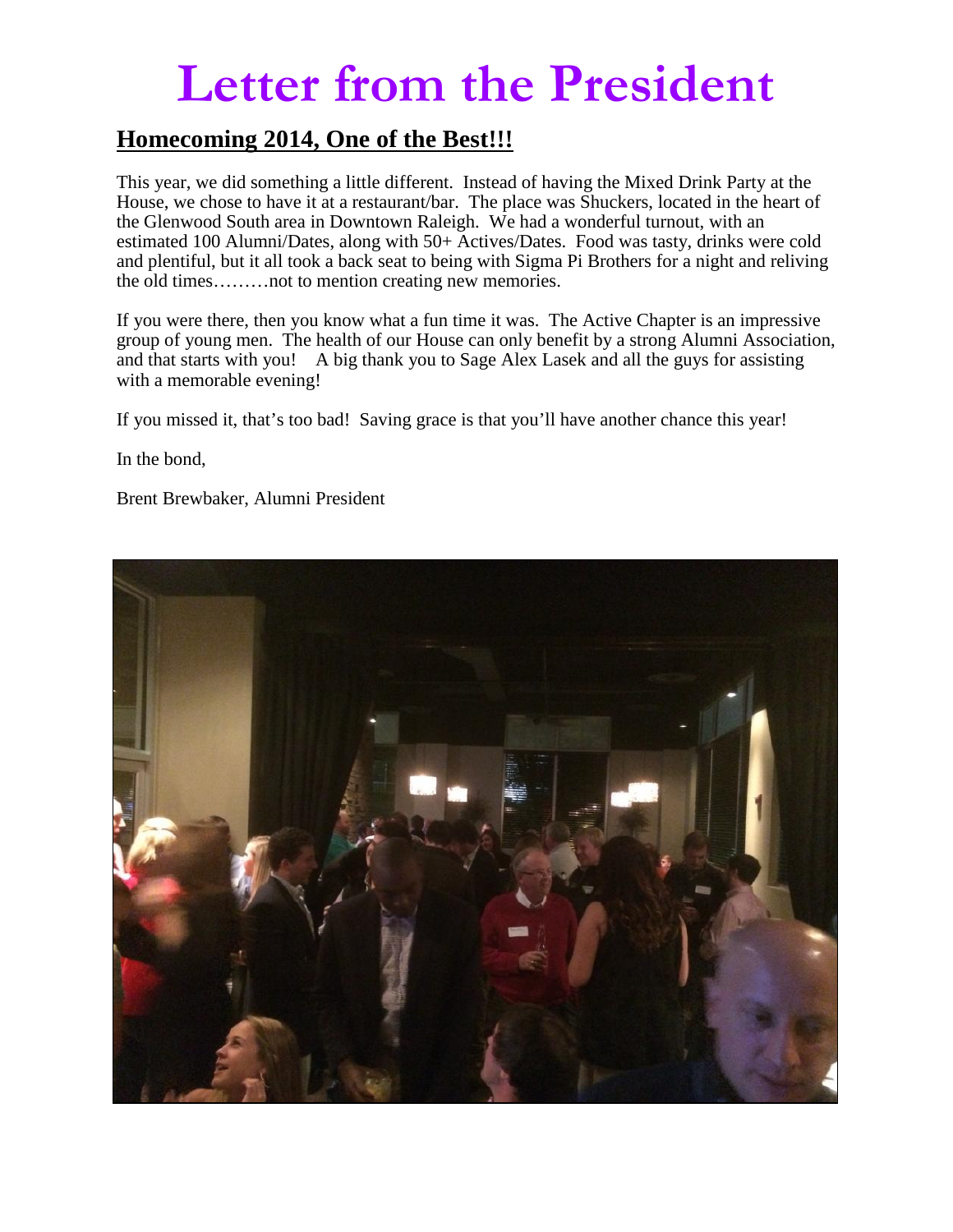# **Treasurer's Report**

Be sure to put Saturday, February 28th on your calendar for our annual Sigma Pi Alumni Association meeting at the Players Retreat (PR) just off Hillsborough Street starting at 10:00 am. We will have a good meeting in a relaxed atmosphere, and many of us will stay for Lunch and watch the Pack play Boston College at 12:00.

We are continuing our push to grow the Alumni Association, and one of the best ways to help that happen is to contact brothers from your era and get them involved. Our goal is still to grow to over 100 dues paying members, and we continue to make good progress as we had 47 active members in 2014 (See list below). Your reaching out to other brothers would ensure our reaching that goal. Also, go on the Rho Chapter website (www.ncsusigmapi.com) to see what's going on with the actives, and then connect to our Facebook link to catch up with brothers from the last 50 years.

You attendance and input is welcome as we have some important business to discuss at this meeting.

ITB,

Steele Hall

## **2014 Members**

| Terry Allen            | Joe Devine            | Paul "Speedy" Mitchell |
|------------------------|-----------------------|------------------------|
| <b>Rick Anderson</b>   | <b>Taylor Dillon</b>  | Mike Moles             |
| Jim Baggs              | David Drake           | <b>Bill Monroe</b>     |
| Peter Barnes           | Thom Geshay           | Dave Naylor            |
| <b>Brent Brewbaker</b> | <b>Berkley Godehn</b> | <b>Greg Nesbitt</b>    |
| Neil Britt             | Steele Hall           | Wes Owens              |
| Don Bulluck            | John Hollingsworth    | <b>Greg Roberts</b>    |
| Michael Bunch          | Christ Hultgren       | <b>Rick Schmidt</b>    |
| Bill "Twig" Bunn       | Shane Ireland         | Tom Skeen              |
| Ken Butler             | Mike Kaney            | Grady Sykes            |
| Jim Caddell            | Rick Kiernan          | Mike Talbot            |
| Gene Carawan           | Will Lackey           | Jake Tippette          |
| Jason Cashwell         | Curtis Ledford        | Ray Uptegrove          |
| John Clark             | David McAuley         |                        |
| Jeff Cline             | Pat McKee             |                        |
| <b>Jack Cummings</b>   | James Miller          |                        |
| <b>Jack Daniels</b>    | Wavne Miller          |                        |